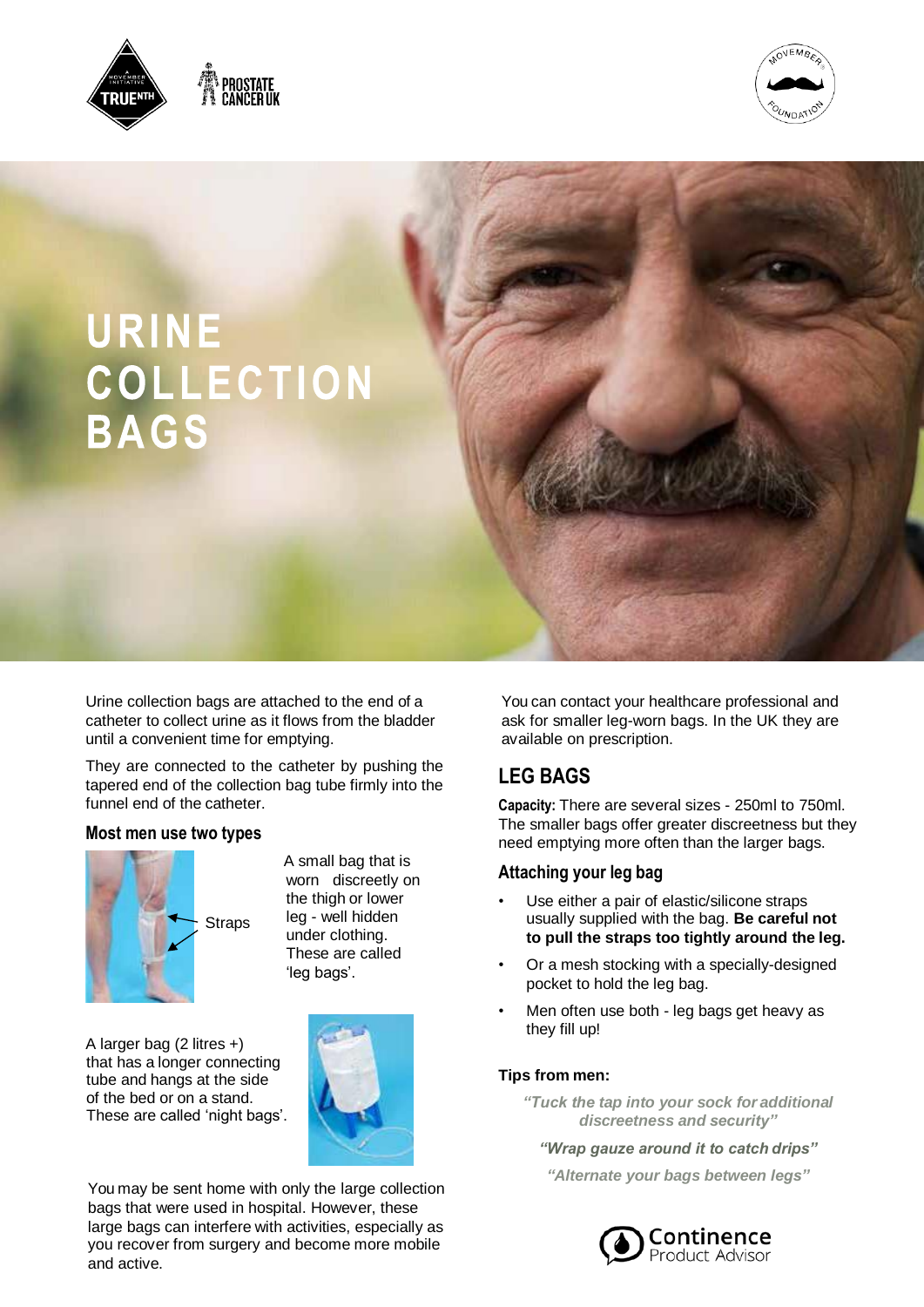# **Positioning your leg bag**

Whether a bag is worn high or low on the leg is personal choice. Some men find it more convenient to wear the bag higher on the leg and to lower their trousers to empty the bag.

Others find it easier to wear the bag low on the leg and to raise the bottom of their trouser leg to empty.

Wherever you choose to position your bag, it is important that the bag is **lower than your bladder**, so that the urine can flow freely from your bladder. If you are sitting for long periods it may be best if it is worn below the knee to aid drainage.



A small, discreet thigh bag holds approx. 400mls.

# **NIGHT BAGS**

Night bags should be positioned lower than the bed to aid free flow of urine into the bag. They should be hung on special floor stands (provided by the bag supplier), or on furniture. This will allow urine to pass freely into the bag and reduce the chance of infection.

If you don't have a stand, place your night bag in a bucket. **Bags should not touch the floor.**

### **Tips from men:**

*"You can improvise by putting a strong coat hanger under the mattress with only the hook showing, on which the night bag can hang at the side of the bed"*

*"I hung mine on my bedside table drawer knob"*

**Which bags should I use overnight?** It is possible to use a leg bag when you are in bed. It should be left secured to the leg as in the daytime to prevent tugging on the catheter.

Leg bags have limited capacity and you are likely to have to get up in the night to empty your bag. For this reason, many men prefer the additional capacity of a night bag when in bed.

Create a **'link system'** by plugging the night bag into the tap of the leg bag. Urine then drains through the leg bag into the night bag.

**Don't forget to open the leg bag tap after connecting the night bag.**

# **Emptying collection bags**

As leg bags fill, they become heavy and uncomfortable to wear and can slip down the leg. Do not let your bag become too full and empty it when it is half or three quarters full.

#### **Remember to close the tap after emptying to prevent wet feet!**

Night bags should also be emptied or disposed of (if they don't have a tap) when they become full or in the morning.



### **Different tap designs**

Some bags have taps that you twist or slide to open or close, others have a lever mechanism. If you find the tap on your bag difficult to open or close, ask your healthcare professional for a different type.

### **Follow these steps to good hand hygiene guidelines when emptying your bag:**

- 1. Wash your hands before emptying the bag.
- 2. The tap at the bottom of the bag can be held over the toilet and opened. If you find this difficult, you can empty the bag into a container and then pour into the toilet.
- 3. Remember to close the tap again after emptying.
- 4. Wash your hands when you are finished.

# **When should urine collection bags be changed?**

Leg bags are usually changed about every 7days. You will be shown how to do this or your nurse may change it for you. The bag may be changed sooner if it is damaged or becomes difficult to empty or uncomfortable to wear. Night drainage bags should be thrown away after one use.

Ask your healthcare professional how often your collection bags should be changed, as guidance differs between products and countries. You will be given some spare bags when you leave hospital. When at home, ask your healthcare professional for more supplies.

Always aim to follow the manufacturer's instructions which will be on the packaging.

> Always use the link system **DO NOT** disconnect the leg bag from the catheter to insert the night bag.